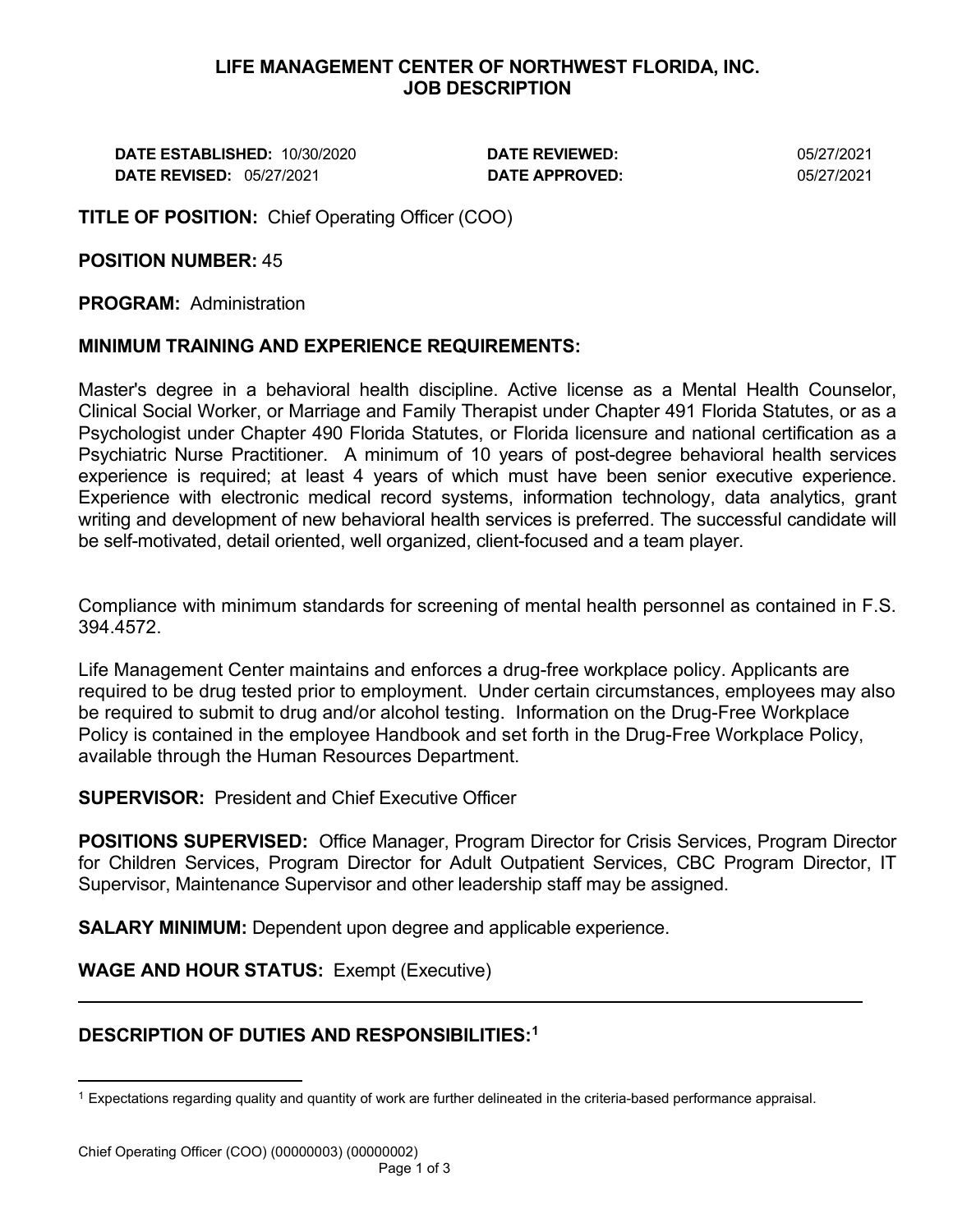**ESSENTIAL FUNCTIONS** (Essential functions of this position are listed below. The position also includes additional functions as needed and/or assigned by supervisor.)

- 1. Complement the CEO's experience and management style and collaborate with the CEO and senior management staff in facilitating and driving organizational vision, operational strategy, goals and objectives.
- 2. Ensure that various clinical programs operate in accordance with: (a) policies and procedures of the Life Management Center of Northwest Florida, Inc., (b) contract provisions, (c) legal rules and regulations, (d) CARF accreditation and (e) professional standards.
- 3. Analyze internal operations; identify systems and processes to improve quality, efficiencies and productivity; and work collaboratively on service enhancements with the Chief Executive Officer and senior management team.
- 4. Monitor performance data, quality measures, productivity standards, client feedback, and facilitate program and continuous service quality improvements.
- 5. Collaborate with the CEO and senior management staff on operations of clinical behavioral health treatment and prevention services and programs.
- 6. Supervise and facilitate the development of program directors and various supervisors. Recruit assigned staff, initiate hiring, facilitate the development of staff performance objectives, complete performance evaluations, and develop corrective action plans for assigned personnel as necessary.
- 7. Construct program budgets and achieve program fiscal objectives
- 8. Respond to the behavioral health needs of persons in our community through the development of new services and programs and securement of new service income, contracts and grants.
- 9. Maintain and build trusted relationships with community agencies, health care providers, community partners, potential donors, and key stakeholders.
- 10.Design and complete timely and accurate service and financial reports.